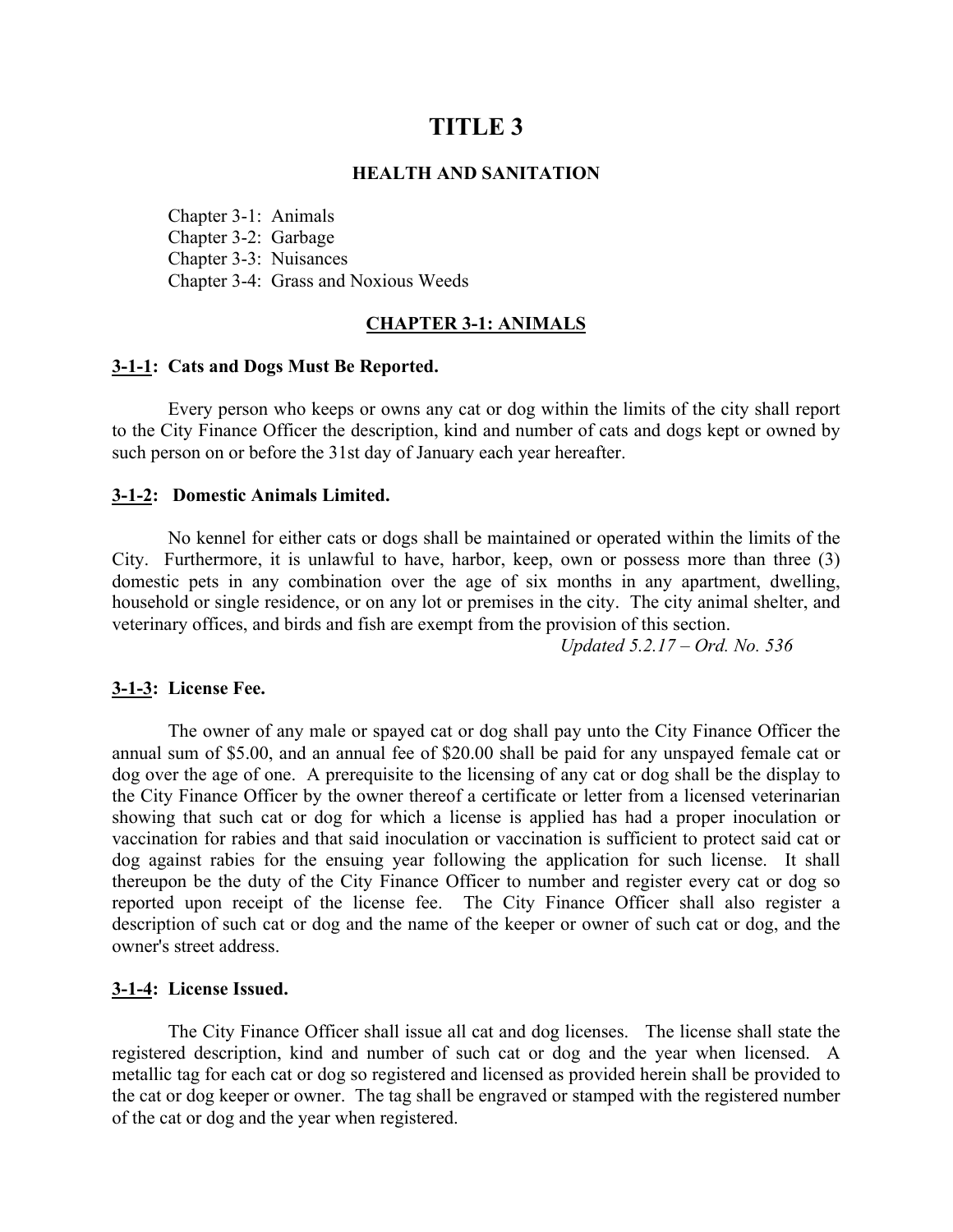## **3-1-5: Owner Attaches Tag.**

Every person being the keeper or owner of any cat or dog shall place a collar around the neck of such cat or dog so kept or owned by him to which shall be securely fastened the metallic tag described above not later than the expiration time for annually registering and licensing the cat or dog. In the event any tag is lost, then a new license must be purchased.

## **3-1-6: Proceeds of Licenses.**

The funds received for the registration and licensing of animals shall be credited by the City Finance Officer to the general fund of the city.

## **3-1-7: Finance Officer to Make Report.**

It shall be the duty of the City Finance Officer to make a full report of the number of animals registered and licensed under this chapter at least once every year, together with a statement of the amount of money collected therefore.

## **3-1-8: Animals Running At Large.**

No person shall allow any animals, domestic or otherwise, to run at large other than on the owner's premises. Nor shall any person allow any animal to disturb the peace of the city. The term "at large" shall mean off the premises of the owner and not under control.

# **3-1-9: Unregistered Cats and Dogs Captured.**

An agent or employee of the City or a law enforcement officer will capture or cause to be captured and conveyed to a dog pound (which shall be provided by the City) all cats or dogs that are found not to be properly registered, licensed and tagged in compliance with this chapter prior to the expiration date provided herein. The City shall then keep such cats or dogs there with kind treatment and supply them with sufficient food and water for a period of at least three (3) days unless reclaimed sooner by the keeper or owner thereof. The keeper or owner of such cat or dog shall display to any law enforcement officer the tag on the cat or dog whenever the law enforcement officer demands to see same.

## **3-1-10: Notice to Keeper or Owner and Redemption.**

The keeper or owner of any cat or dog shall be notified within three (3) days after the impounding of the cat or dog, or if the owner is unknown, then written notice shall be posted for three (3) days at two or more conspicuous places within the City describing the cat or dog and the place and time of taking. The keeper or owner of any such cat or dog impounded may reclaim such cat or dog upon payment of the license fee, if unpaid, and upon paying for all charges and costs incurred by the City for the impoundment and maintenance of such cat or dog, plus \$15.00 per day (or any part of a day) for keeping the animal.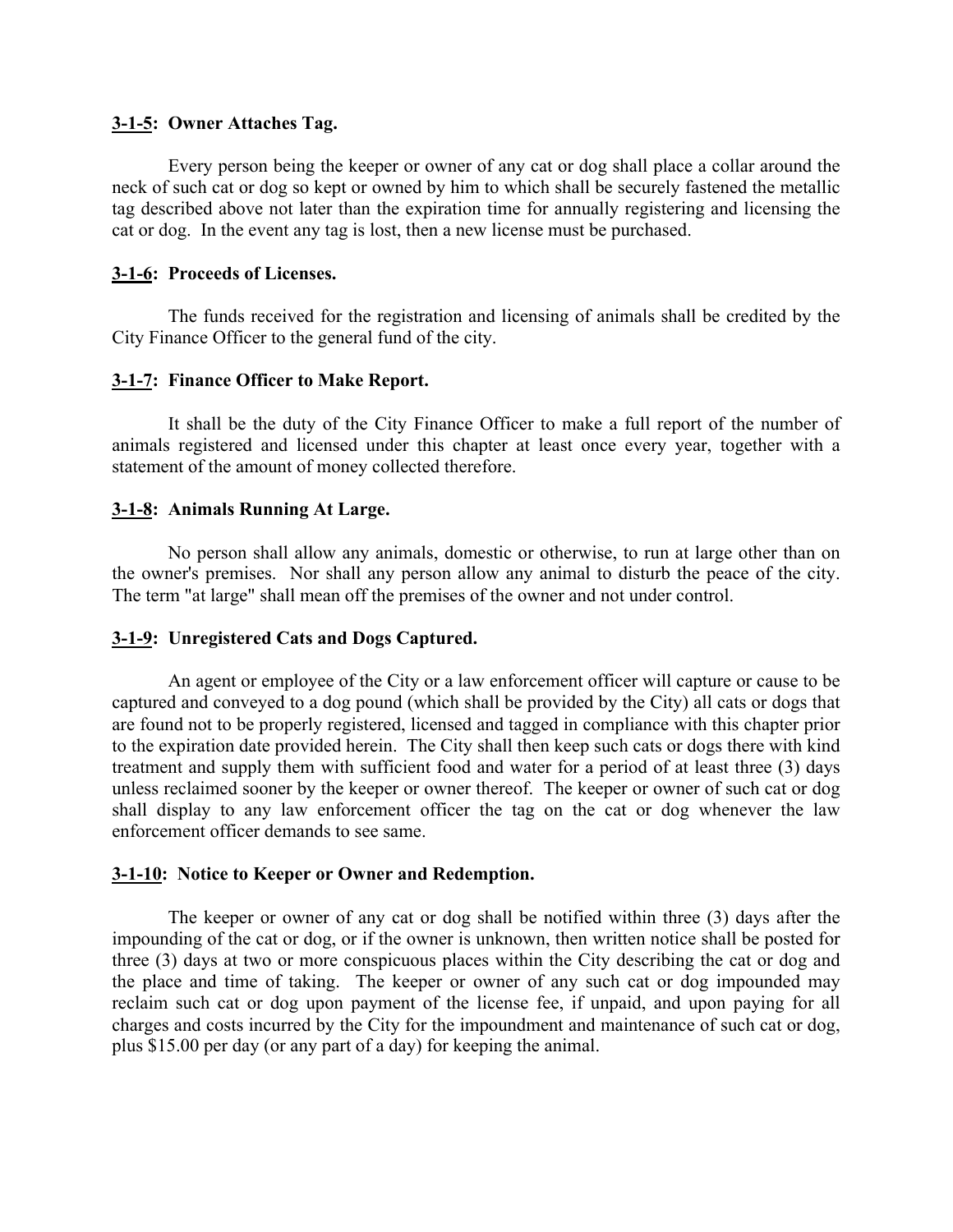## **3-1-11: Animals to Shelter or Destroyed.**

If the cat or dog remains unclaimed or if the keeper or owner fails or refuses to comply with the provisions of this chapter at the expiration of three (3) days from the date of notice, then it shall be the duty of a city employee to deliver the animal to an animal shelter, subject to any person willing to pay the sum due the City as provided herein, and if so, then the impounded animal may be sold by the City by a private sale. Additionally, any cat or dog found to be infected with rabies shall be killed.

# **3-1-12: Vicious Cats and Dogs Defined.**

A "vicious cat or dog" means

- (1) any cat or dog with a known propensity, disposition or tendency to attack unprovoked, or to cause injury to, or otherwise threaten the safety of human beings or domestic animals; or
- (2) any cat or dog which because of its size, physical nature or vicious propensity is capable of inflicting serious physical harm or death to humans and which would constitute a danger to human life or property if it were not kept in the manner required by this chapter or ordinances; or
- (3) any cat or dog which, without provocation, attacks or bites, or has attacked or bitten, a human being or domestic animal.

# **3-1-13: Confinement.**

The owner of a vicious cat or dog shall not permit the cat or dog to go unconfined unless it is on the owner's premises. A vicious cat or dog is "unconfined" if the cat or dog is not securely confined indoors or confined in a securely enclosed and locked pen or structure upon the premises of the owner thereof. The pen or structure shall have secure sides and a secured top attached to the sides. If the pen or structure has no bottom secured to the sides, then the sides must be embedded into the ground no less than one foot. All such pens or structures must be adequately lighted and kept in a clean and sanitary condition.

# **3-1-14: Leash and Muzzle.**

The owner of a vicious cat or dog shall not permit the cat or dog to go beyond the premises of the owner unless the cat or dog is securely muzzled and restrained by a chain or leash and under the physical restraint of an adult. The muzzle shall be made in such a manner that it will not cause injury to the cat or dog or interfere with its respiration or vision, but shall prevent it from biting any animal or human. No vicious cat or dog shall be allowed off the premises of its owner unless in charge of the owner or a member of the owner's immediate family over 16 years of age. If a vicious cat or dog is found off the premises of its owner, then it may be seized by any person, and upon delivery of the cat or dog to the proper authorities may be killed upon establishing the vicious character of the cat or dog.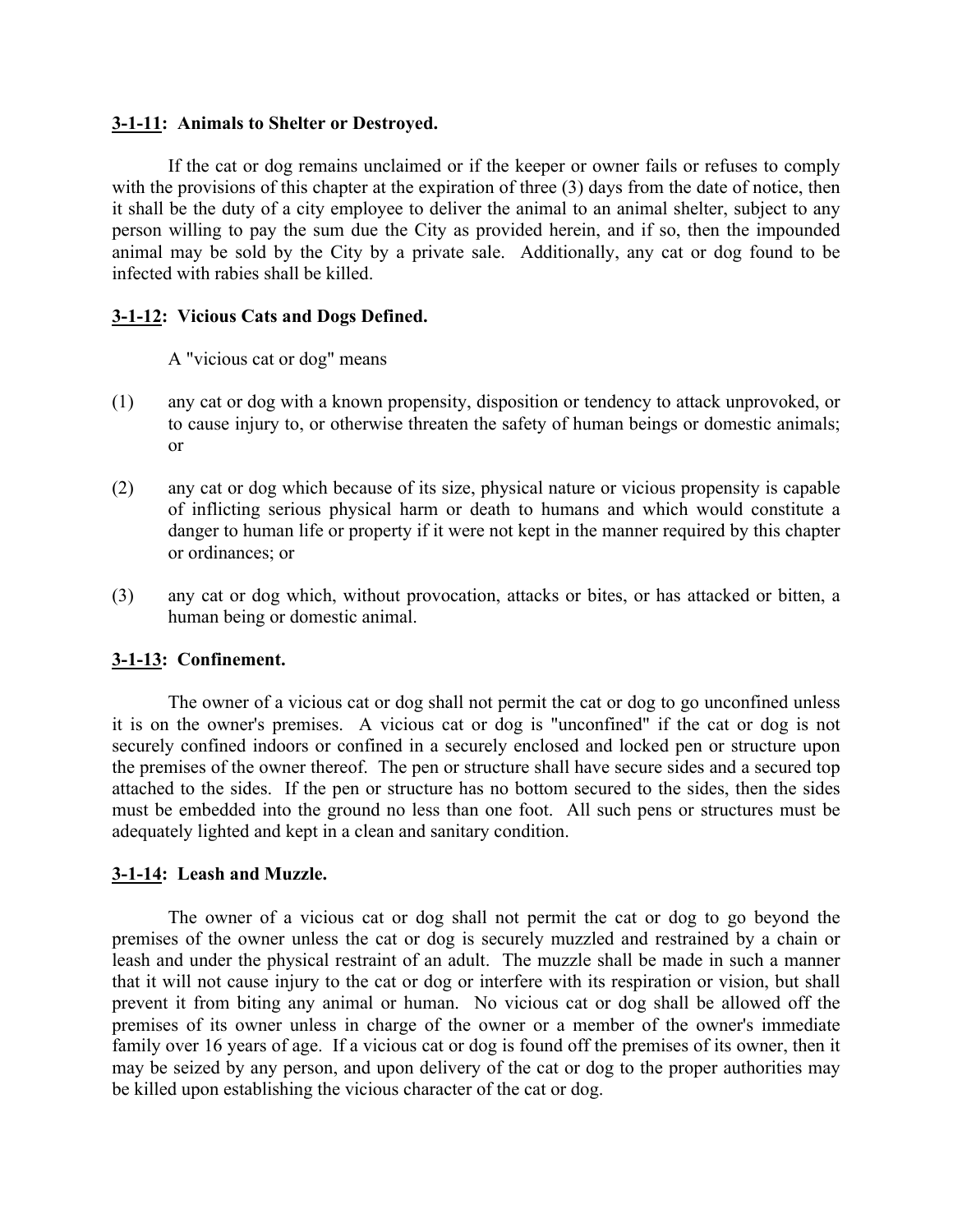## **3-1-15: Signs.**

The owner of a vicious cat or dog shall display in a prominent place on his premises a clearly visible warning sign indicating that there is a vicious cat or dog on the premises. A similar sign is required to be posted on the kennel or pen of the animal.

# **3-1-16: Insurance.**

All owners of a vicious cat or dog must within fourteen (14) days of the effective date of this ordinance provide proof to the City Finance Officer of public liability insurance in the amount of at least \$5,000.00 which insures the owner for any personal injuries inflicted by his vicious cat or dog.

# **3-1-17: Cruelty to Animals.**

No person shall cruelly beat, injure or torture any domestic animal, nor overload any working animal, nor shall any person negligently or willfully abuse, mistreat or neglect in a cruel manner any such animal.

# **3-1-18: Disturbance.**

It shall be unlawful for any person to keep a cat, dog, dogs or a dog kennel within fifty (50) feet of the house of a neighbor or to keep within the limits of this city any cat or dog which causes a disturbance by barking or making noises to the annoyance or disturbance of the public.

# **3-1-19: Animal Fighting.**

No person shall maintain or possess any cat or dog for the purpose of fighting, or badger, bait, train or torment any cat or dog for the purpose of causing or encouraging the cat or dog to attack domestic animals or human beings.

# **3-1-20: Pigeons and Bees in City.**

No person having in their charge or owning any pigeons shall allow, permit or suffer the same or any of them to roam or fly at large within the city. No one shall keep, maintain or possess any bees, hives or swarms of bees within the City.

# **3-1-21: Fowl in City.**

No person shall allow any chickens, ducks, geese or other domestic fowl to run at large. Nor shall any person keep enclosed or housed any chickens, ducks, geese or other domestic fowl. *Updated 9.12.17 – Ord. No. 543*

# **3-1-22: Cows, Goats, Horses and Sheep in City.**

No person shall keep any cow, donkey, goat, hog, horse, sheep, swine or other livestock within the city unless allowed by city ordinance or established (grandfathered in) on land zoned agricultural prior to April 1st, 2021.

*Updated 4.13.21 – Ord. No. 600*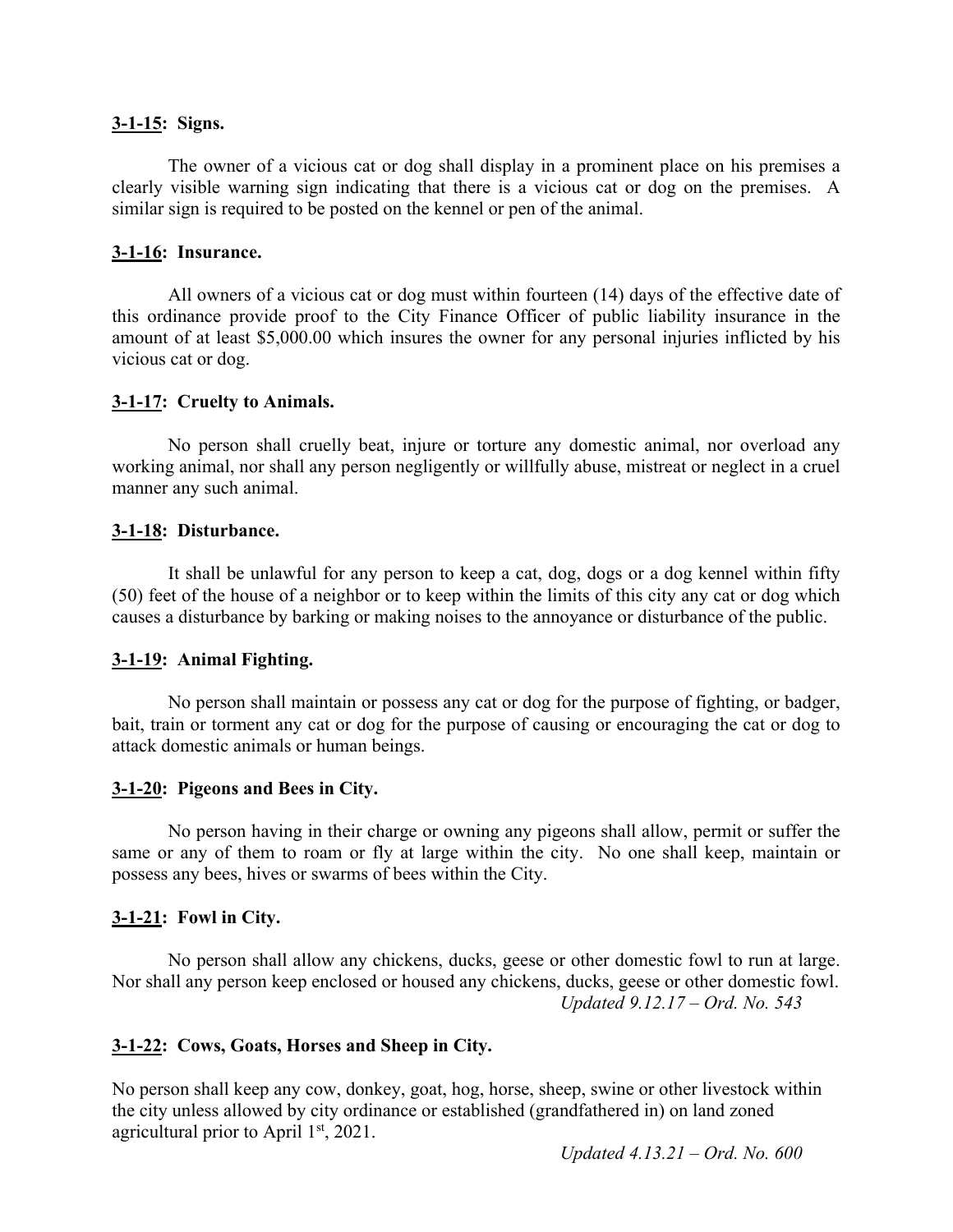# **3-1-23: Picketing Animals.**

No person shall stake out any domestic animals within the city in such a manner as to permit them to approach within twelve (12) feet of any dwelling house or building used for human habitation other than that of the owner of such animal.

# **3-1-24: Waste.**

No keeper or owner of any cat or dog shall allow the animal to defecate on private or public property other than their own. If a cat or dog does defecate upon private or public property, then the keeper or owner of the cat or dog must immediately and thoroughly clean the fecal material from such property.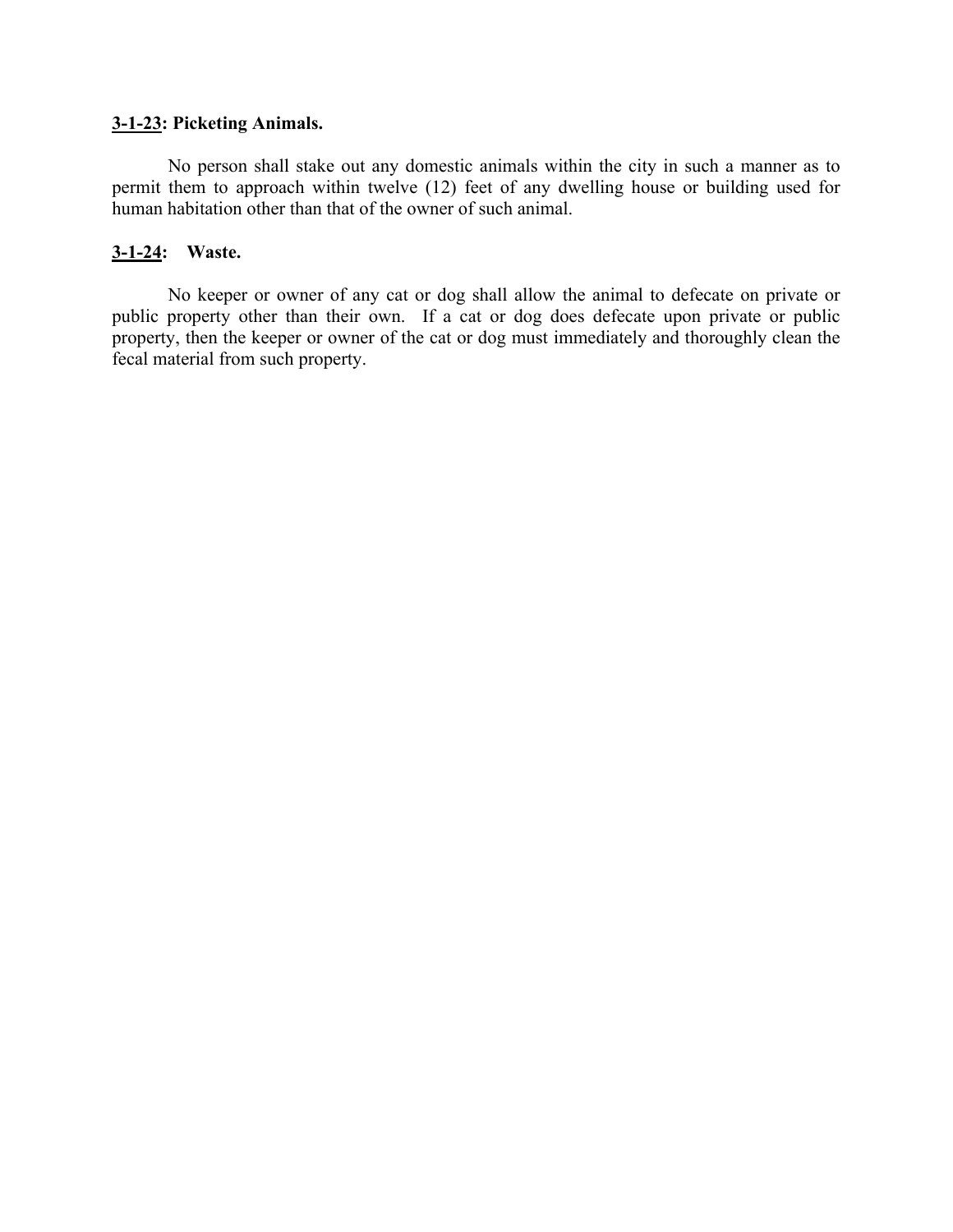# **CHAPTER 3-2: GARBAGE**

## **3-2-1: Definition.**

The term garbage as used in this ordinance is defined to be any accumulation of animal, fruit, or vegetable matter, refuse or any other substance used in the preparation, cooking, dealing in or storing meats, fowls, fruits or vegetables.

# **3-2-2: Leaving Garbage Exposed.**

It shall be unlawful for any occupant or owner of any lot within the city to throw, or leave exposed upon any lot, or within any alley or street adjoining said premises any animal matter, fruit, vegetable or any filth or slop whatsoever, liquid or solid.

## **3-2-3: Receptacles.**

It shall be the duty of every occupant, owner or tenant of any building or premises within the city to provide and keep in good condition for the exclusive use of such building or premises separate receptacles for receiving and holding without leakage the garbage that may accumulate from the building or premises. Each apartment building must have one receptacle per four units, and a second receptacle in the event an apartment building has more than four units.

## **3-2-4: Wrapping in Paper or Plastic.**

It shall be unlawful for anyone to place or cause to be placed in any receptacle any refuse, substance or thing other than garbage as defined herein. All garbage shall be drained of all liquids and wrapped in paper or plastic before being placed in such receptacle provided that the City Council may adopt regulations and rules dispensing with the wrapping of garbage and paper when the receptacles are emptied so frequently that they deem such wrappings unnecessary.

## **3-2-5: Receptacle - How Made.**

Every receptacle intended to be used or provided to receive and hold garbage shall be watertight and made of galvanized iron or other suitable material or metal with a watertight fitting cover which shall be maintained in a place so as to prevent the ingress and egress of flies.

# **3-2-6: Where Kept.**

Such garbage receptacle shall be kept outside of the buildings, but within the lot line, and it shall be unlawful to place or keep such garbage receptacle in the alley, street or public place.

## **3-2-7: Ashes.**

It shall be unlawful for any corporation, firm, person or other entity to deposit ashes upon the public streets within the city.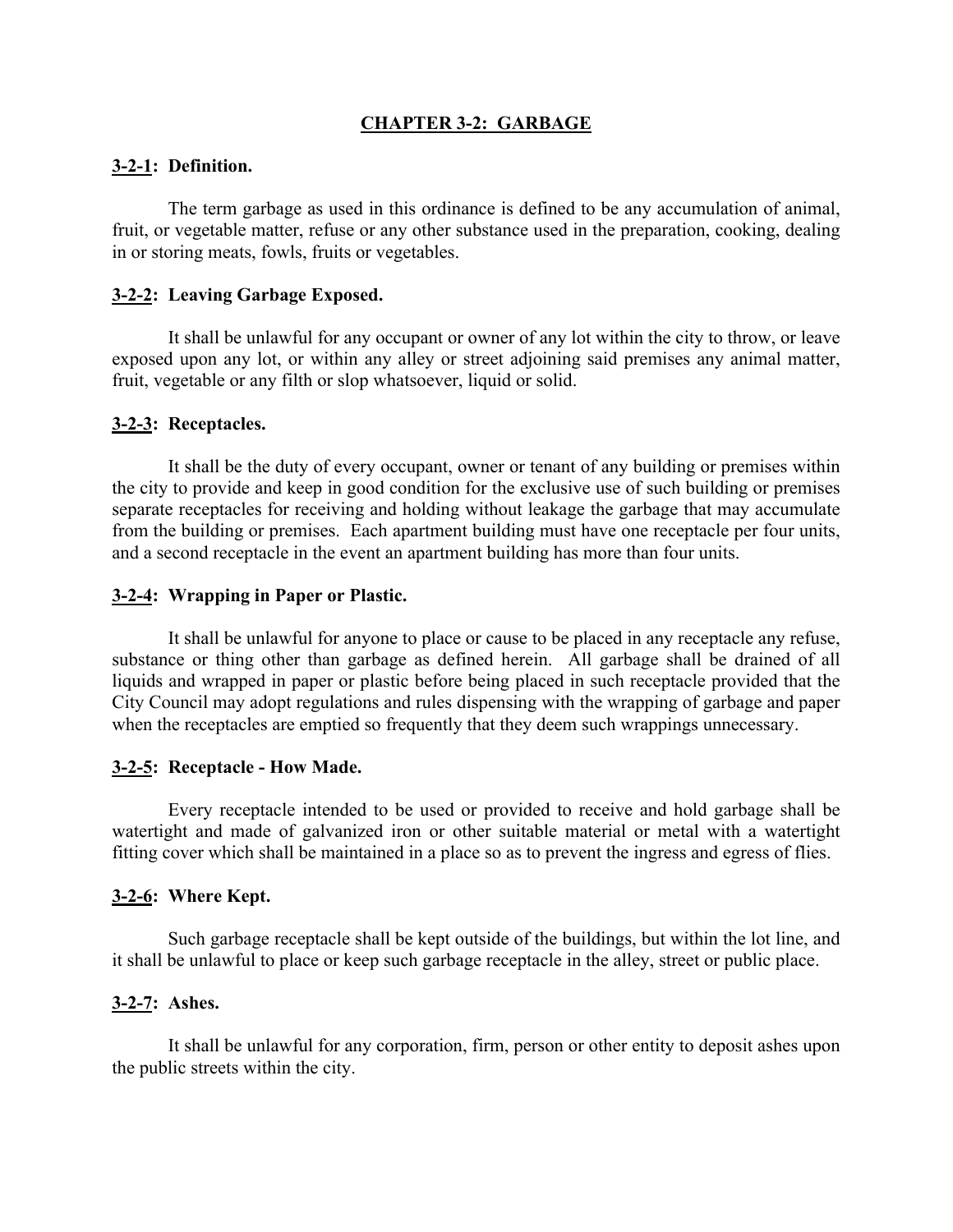## **3-2-8: Municipal Garbage Collector.**

The City Council may enter into an annual or multi-year contract with automatic annual renewals with some responsible person to collect and haul garbage. The city council may appropriate and provide such compensation as may be required to obtain a fair and reasonable contract. This contract may be amended from time to time as provided by state statutes. The garbage collector shall have exclusive rights to collect and haul such garbage in the city during the term of the contract. However, a garbage collector may be required to make a showing to the city council that it is properly equipped and capable of performing the contract. Furthermore, charges for garbage services may be assessed and collected by the municipality, including such charges in the monthly municipal utility bill even if such services are not used by the occupant, owner or tenant of any building or premises within the city.

## **3-2-9: Duty of Garbage Collector.**

It shall be the duty of the garbage collector to thoroughly clean up all the garbage in the immediate vicinity of the place from which said garbage is removed, and to see that none of the garbage is dropped or liquid matter permitted to escape from the receptacle in which it is being hauled on to the alleys or streets within the city, and to keep all garbage receptacles emptied at whatever regular intervals may be deemed necessary.

## **3-2-10: Cleaning Parks.**

Any person or group of persons using any public picnic or playground areas in city parks shall be responsible for cleaning all garbage and litter caused by their occupancy before leaving the area.

## **3-2-11: Littering Prohibited.**

No person shall cast, deposit, drop or throw any bottles, cans, paper, paper containers, rubbish, trash, or any filth of any kind or any other form of litter or waste upon any alley, premises, sidewalk, street or yard whether private or public.

#### **3-2-12: Municipal Rubble Site.**

A municipal rubble site has been established on Outlot One (1) in the Northeast Onefourth (NE1/4) of the Northwest One-fourth (NW1/4) of Section Fourteen (14), Township One Hundred Fifteen (115) North, Range Forty-nine (49) West of the 5th P.M., County of Deuel, State of South Dakota. The only items which may be deposited at the landfill are those items permitted by federal and state regulations and statutes. No party may deposit any item in the landfill which violates any federal or state regulation or statute.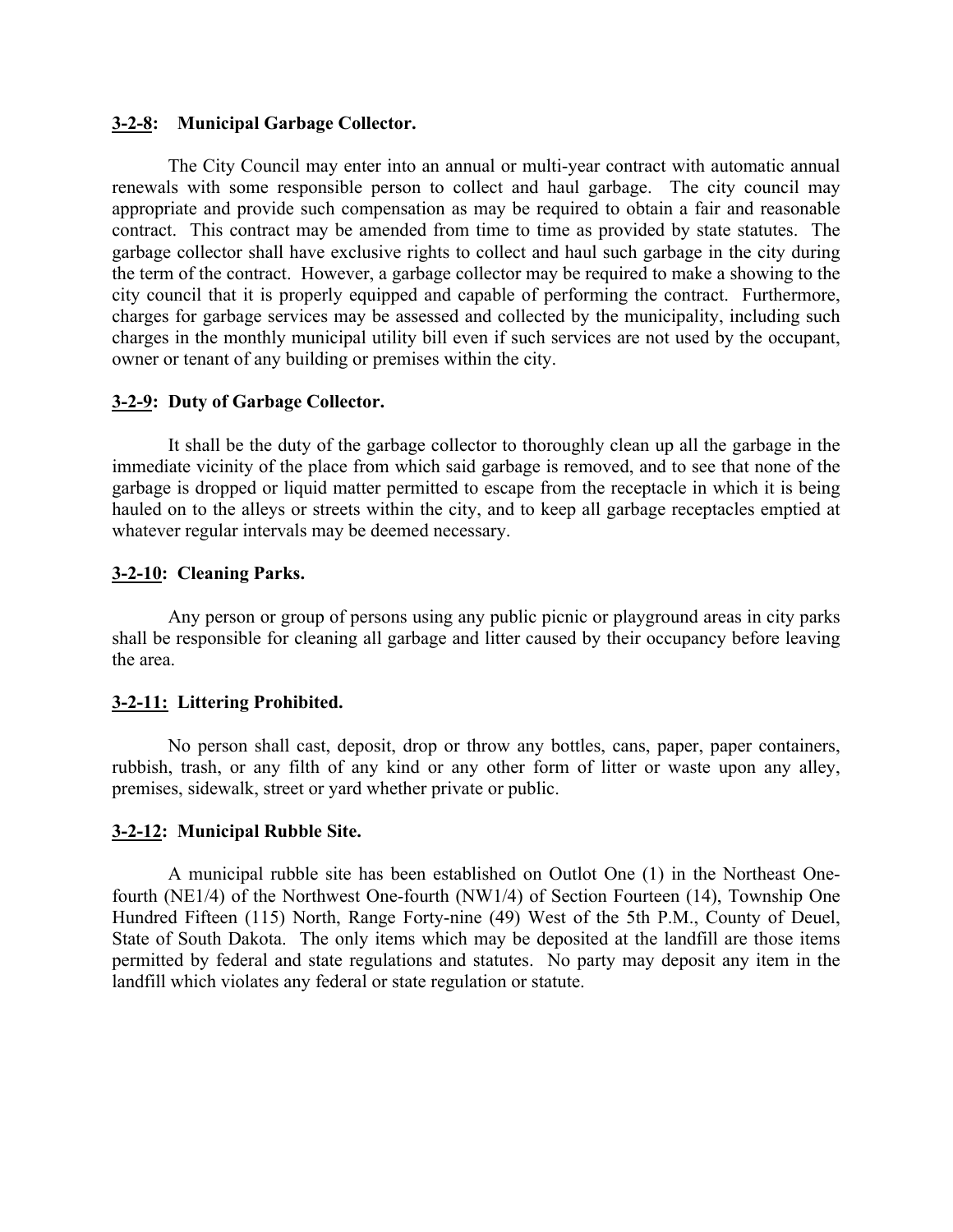## **CHAPTER 3-3: NUISANCES**

#### **3-3-1: Nuisances Defined and Prohibited.**

Whatever is dangerous to human health, or whatever renders the air, food, ground or water a hazard or an injury to human health, and the following specific acts, conditions and things are each and all of them hereby declared to constitute a nuisance. No person shall commit, create, maintain or permit to be committed, created or maintained any nuisance as defined herein within the city or within one mile of the boundaries thereof.

## **3-3-2: Specific Nuisances and Additional Remedies.**

The maintenance of such conditions as defined in the following sections of this chapter shall each be deemed to constitute a nuisance. The penalty for nuisances are as defined in the general penalty of this Code. Such a penalty shall be in addition to any other remedies authorized by this Code or state statute.

### **3-3-3: Garbage and Refuse.**

Depositing, maintaining or permitting to be maintained or to accumulate upon any private or public property any household garbage, excrement, sewage, tin cans, wastewater, or any decaying bones, fish, fruit, meat or vegetable, or any foul, putrid or obnoxious liquid substance.

#### **3-3-4: Impure Water.**

Any well or other supply of water used for drinking or household purposes which is polluted or which is so constructed or situated that it may become polluted.

#### **3-3-5: Undressed Hides.**

Undressed hides kept longer than 24 hours except at a place where they are to be manufactured or in a storeroom basement approved by the State Health Department.

## **3-3-6: Manure.**

The accumulation of manure unless it be in a properly constructed fly proof bin, box or pit.

#### **3-3-7: Breeding Places for Flies.**

The accumulation of garbage, manure or anything whatsoever in which flies breed.

### **3-3-8: Stagnant Water.**

Any excavation in which stagnant water is permitted to collect.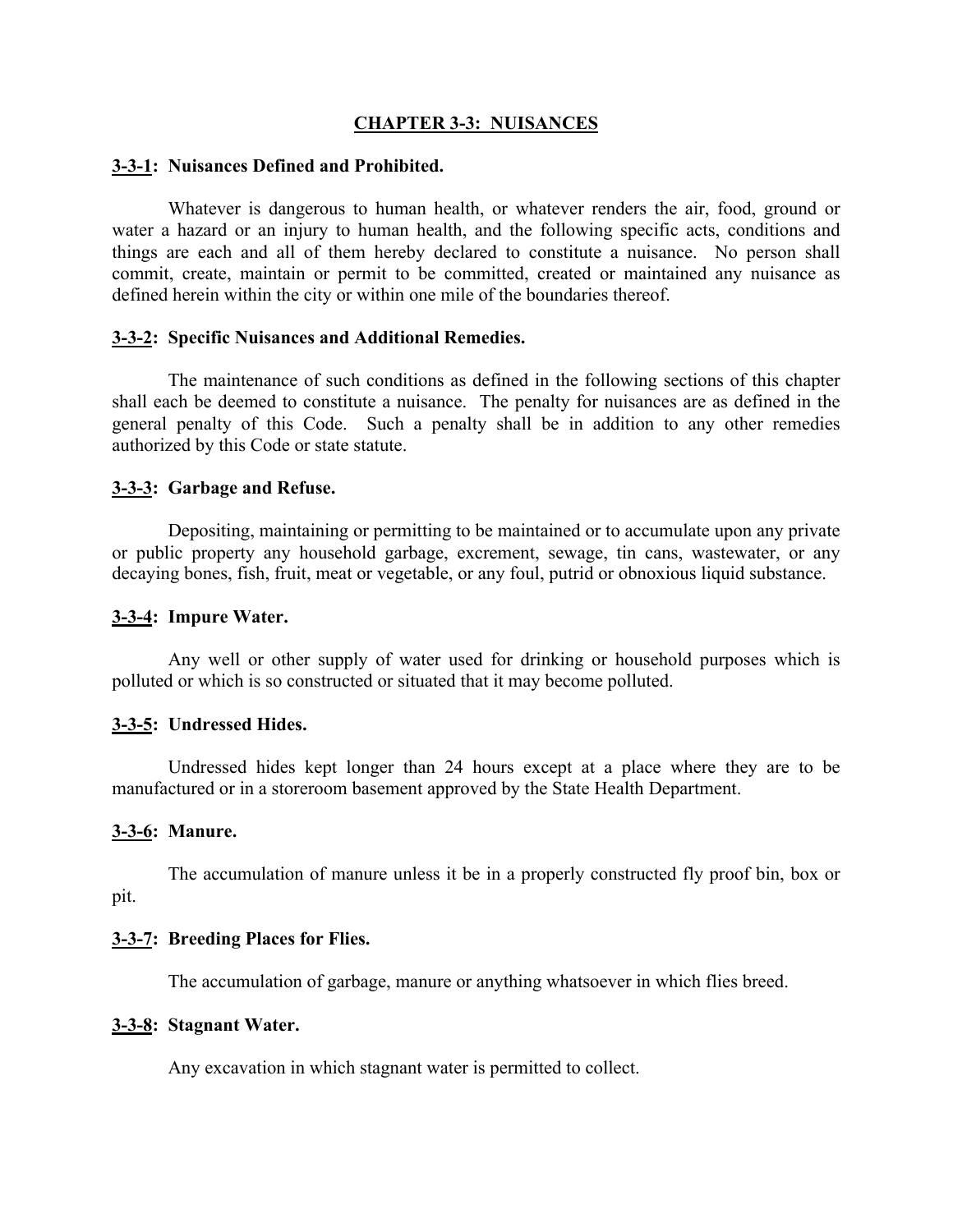## **3-3-9: Weeds.**

Permitting weeds or other noxious matter to grow to maturity on any private property, including vacant lots.

# **3-3-10: Dutch Elm Trees.**

Permitting any species or varieties of elm trees which are dead or substantially dead.

# **3-3-11: Dead Animals.**

For the owner of a dead animal to permit it to remain undisposed of longer than 24 hours after its death.

# **3-3-12: Cesspools and Privies.**

Erecting or maintaining any cesspool or privy.

# **3-3-13: Garbage Handled Improperly.**

Throwing or letting fall on or permitting to remain on any alley, street or other ground any garbage, filth, fuel, manure, rubbish or wood while engaged in handling or removing any such substance.

# **3-3-14: Rodents and Definition of Junk.**

Accumulation of junk, old iron, automobiles or parts thereof, and anything whatever in which rodents may accumulate, breed or live. Junk is defined to mean old ferrous or nonferrous metals, old cordage, ropes, fabrics, old rubber or old bottles or other glass, bones, wastepaper and other waste or discarded materials which may be prepared to use again in some other form, but "junk" shall not include materials or objects accumulated by a person as by-products, waste or scraps from the operation of a business, or materials or objects held and used by a manufacturer as an integral part of the manufacturing process.

# **3-3-15: Bonfires in Public Places.**

The burning of leaves will not be allowed. It is the finding of the City Council that for the immediate preservation of the public health, peace and safety, and the support of the municipal government and its existing public institutions that this ordinance shall take effect upon publication.

# **3-3-16: Parking Livestock Trucks or Trailers in Residential Districts.**

Parking or permitting livestock trailers or trucks to remain on any area, public ground or street in a residential district where such trailer or truck gives off an offensive odor or is contaminated with manure or other filth.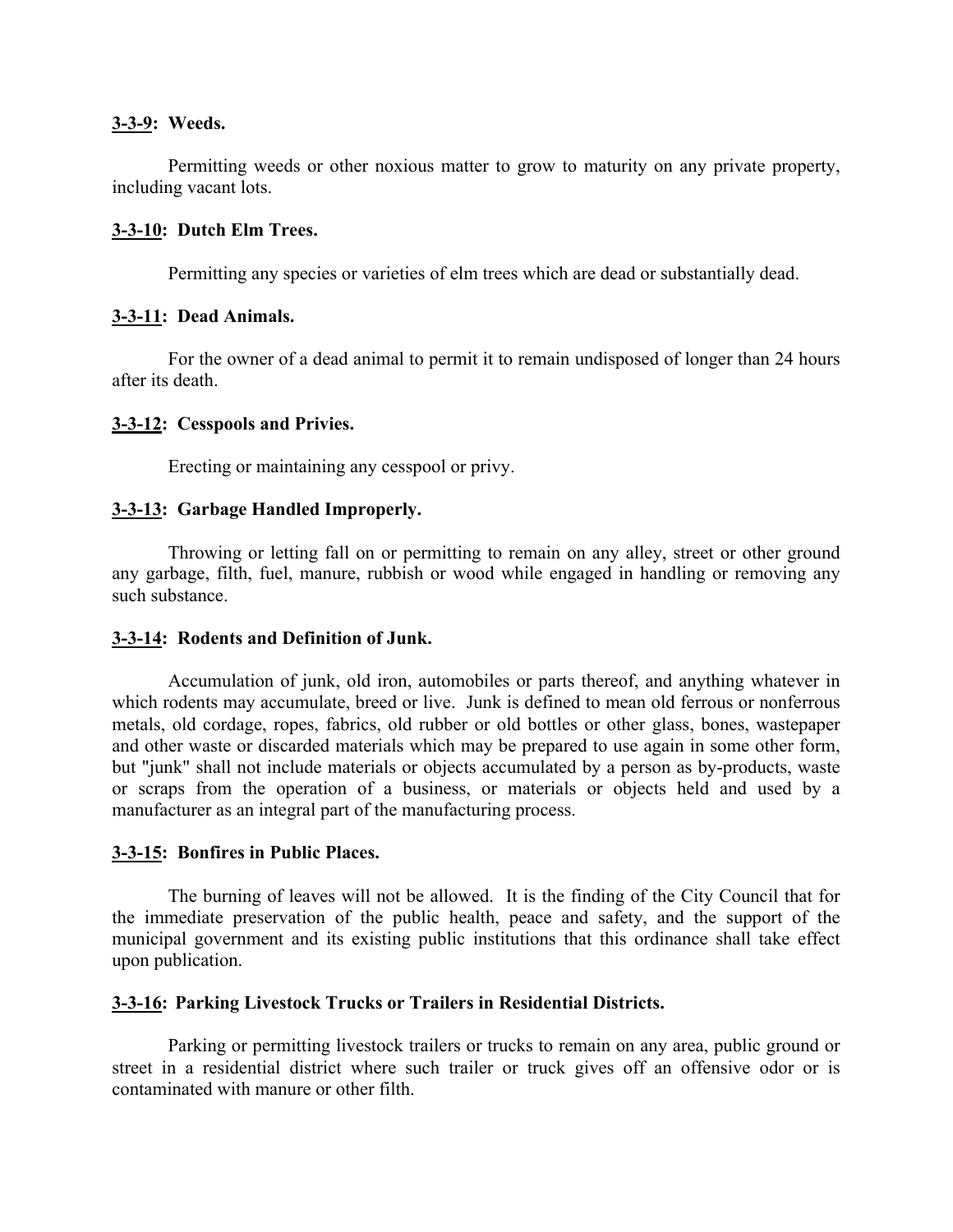#### **3-3-17: How to Abate Nuisances.**

The City Attorney or Finance Officer shall give written notice to any person creating, maintaining or permitting any nuisance to abate such nuisance forthwith, and if such person shall neglect or refuse to do so within a reasonable time after such notice and not file an appeal with the Finance Officer within three days of being notified, then that party shall be deemed guilty of a violation of this chapter. The City Attorney or Finance Officer shall cause to be abated or removed any such nuisance upon the expiration of four days after the serving of such notice and the City may recover the expense so incurred from the person maintaining such nuisance in a civil suit instituted for such purpose. In the alternative, the Finance Office shall certify the amount of the expense incurred, and the description of the property and the owner thereof to the County Assessor who shall thereupon add such assessment to the general assessment, together with the regular assessment, to be collected as a municipal tax for general purposes. Said assessment shall be subject to review and equalization the same as assessments or taxes for general purposes.

## **3-3-18: Iceboxes - Prohibiting Abandonment In Places Accessible To Children.**

It shall be unlawful for any person to leave or permit to remain outside of any building, dwelling or other structure or within any abandoned or unoccupied building, dwelling or other structure under his control in a place accessible to children any abandoned or discarded container, icebox or refrigerator which has an airtight door or lid, snap lock or other locking device which may not be released from the inside without first removing said door or lid, snap lock or other locking device from said container, icebox or refrigerator.

#### **3-3-19: Iceboxes Declared Nuisance.**

The keeping of any discarded container, icebox or refrigerator as set forth immediately hereinbefore shall be and the same is hereby declared to constitute a public nuisance and the same shall be abated as provided under South Dakota Codified Law 21-10-6, or acts amendatory thereto, and the abatement of such nuisance shall not in any manner affect the penalty provisions of this ordinance.

#### **3-3-20: Noises Declared Nuisances.**

It shall be unlawful within the city limits to cause or create any loud, disturbing and unnecessary noises of such duration or intensity on either private or public property so as to be detrimental to the life or health of any individual, or disturbs the public peace and welfare. The following acts are declared to be loud, disturbing and unnecessary noises in violation of this ordinance, but are not deemed to be exclusive: the sounding of any horn (except as a danger signal) for an unreasonable period of time; or the sound of any music that annoys or disturbs the comfort and quiet of any person; or anyone shouting, singing, yelling or whistling which annoys or disturbs the comfort and quiet of any person; or any noise created by a motor vehicle which is not equipped with a muffler which is in good working order.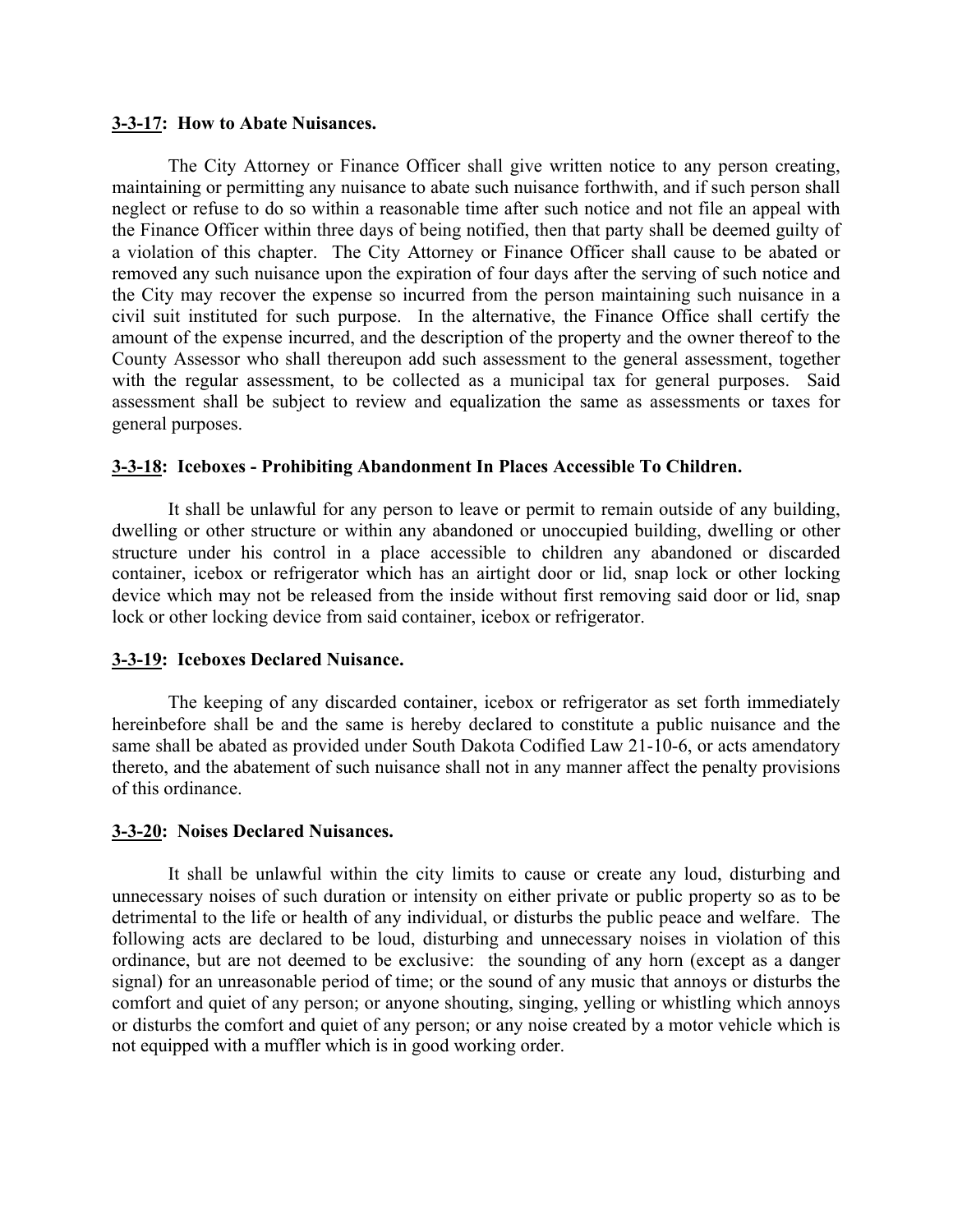# **3-3-21: Public Nuisances Defined and Election of Remedies.**

A public nuisance consists of unlawfully doing an act or omitting to perform a duty within the jurisdiction of the city which either:

- a. annoys, endangers or injures the comfort, health, repose or safety of others; or
- b. offends decency; or
- c. unlawfully interferes with, obstructs or tends to obstruct or renders dangerous for passage any lake or navigable river or stream or public park, road, street or highway; or
- d. it in anyway renders other persons insecure in life, or the use of property affecting at the same time the entire community or a neighborhood or any other considerable number of people. The extent of the annoyance or damage inflicted upon the individuals may be unequal.

In addition to or in lieu of the above penalty, the City may remedy a public nuisance by abatement or by commencement of a civil action. Abatement shall consist of removing, or if necessary, destroying the thing which constitutes a nuisance without committing a breach of the peace or doing any unnecessary injury. For a public nuisance which results from a mere omission of the wrongdoer which cannot be abated without entering upon his premises, then reasonable notice must be given that party before entering upon the premises to abate the nuisance.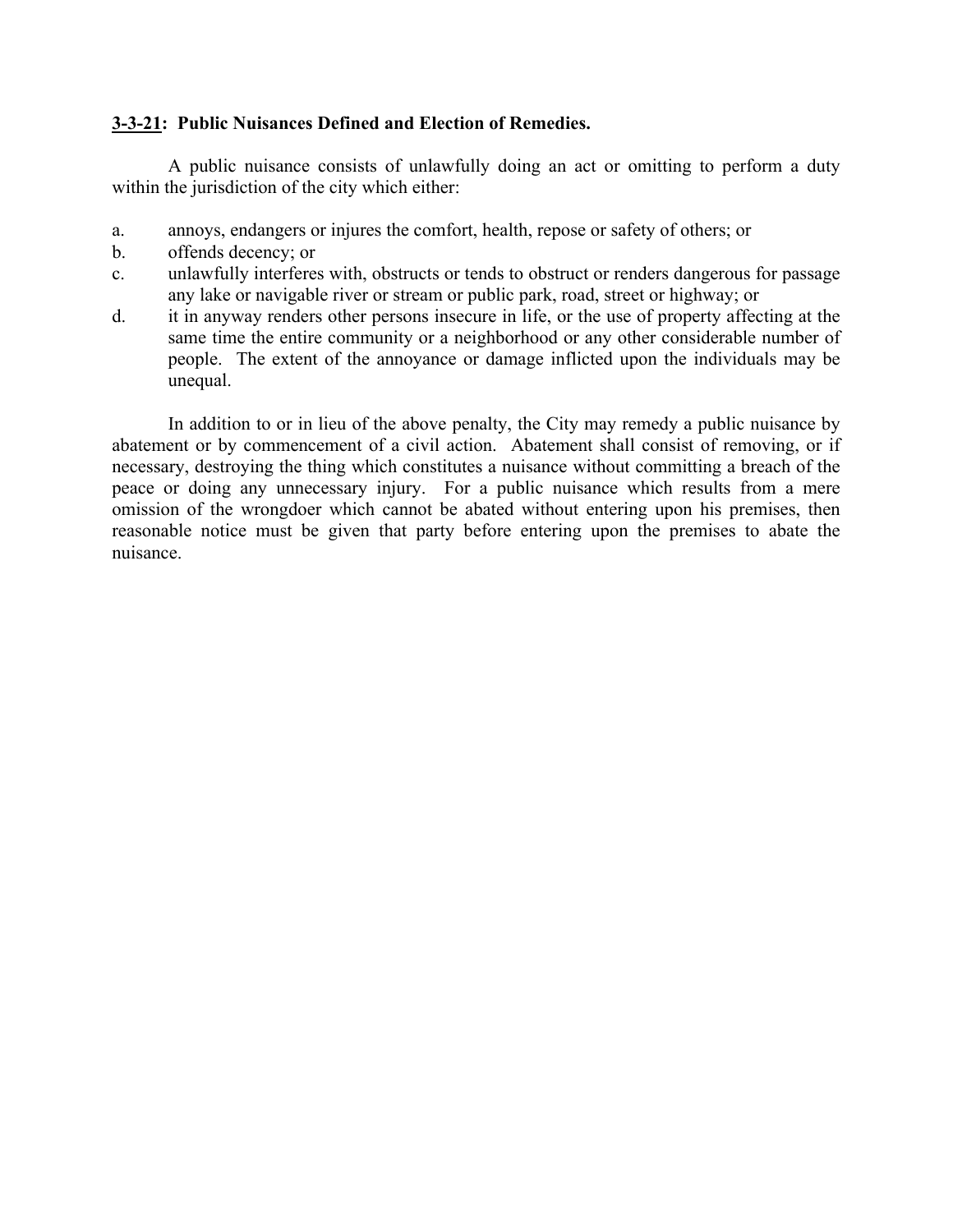#### **CHAPTER 3-4: GRASS AND NOXIOUS WEEDS**

#### **3-4-1: Grass and Weeds - Duty of Owner.**

No owner of any area, lot or place within the City or the agent of such owner or the occupant of such area, lot or place shall permit on such area, lot or place or upon any sidewalk abutting the same any grass (maximum 6" tall), weeds or deleterious or unhealthful growths or other noxious matter that may be growing, lying or located thereon, and the growing of such weeds or other noxious or unhealthful vegetation is hereby declared to be a nuisance.

*Updated 10.16.18 – Ord. No. 562*

#### **3-4-2: Notice to Destroy.**

The Finance Officer is hereby authorized and empowered to notify in writing the owner of any such area, lot or place within the city or the agent of such owner or the occupant of such premises to cut, destroy or remove any such grass, weeds or deleterious or unhealthful growths or other noxious matter found growing, located or lying on such property or upon the sidewalk abutting same. Such notice shall be by certified mail-return receipt requested to the agent, occupant or owner at his last known address.

#### **3-4-3: Action Upon Noncompliance.**

Upon failure, neglect or refusal of any agent, occupant or owner so notified to comply with said notice within ten (10) days after the mailing thereof, the Finance Officer is hereby authorized and empowered to provide for the cutting, destroying or removal of such grass, weeds or deleterious unhealthful growths or other noxious matter and to defray the cost of the destruction thereof by special assessment against the property as provided in this Code.

#### **3-4-4: Grass and Weed Removal Costs.**

If the occupant or owner of the land fails to cut the grass and/or weeds as provided for in the preceding section, then the City shall cut the grass and/or weeds. The cost to the landowner shall be charged at the City of Clear Lake Street Department's current equipment rates.

*Updated 10.16.18 – Ord. No. 562*

#### **3-4-5: Costs Assessed.**

The Finance Officer shall cause an account to be kept against each lot for the destruction of grass and/or noxious weeds upon said lot as herein provided, and upon the completion of the work in destroying such grass and/or weeds and abating said nuisance the Finance Officer shall thereupon certify said account showing the amount and description of the property and the owner thereof to the County Assessor who shall thereupon add such assessment to the general assessment, together with the regular assessment, to be collected as a municipal tax for general purposes. Said assessment shall be subject to review and equalization the same as assessments or taxes for general purposes. *Updated 10.16.18 – Ord. No. 562*